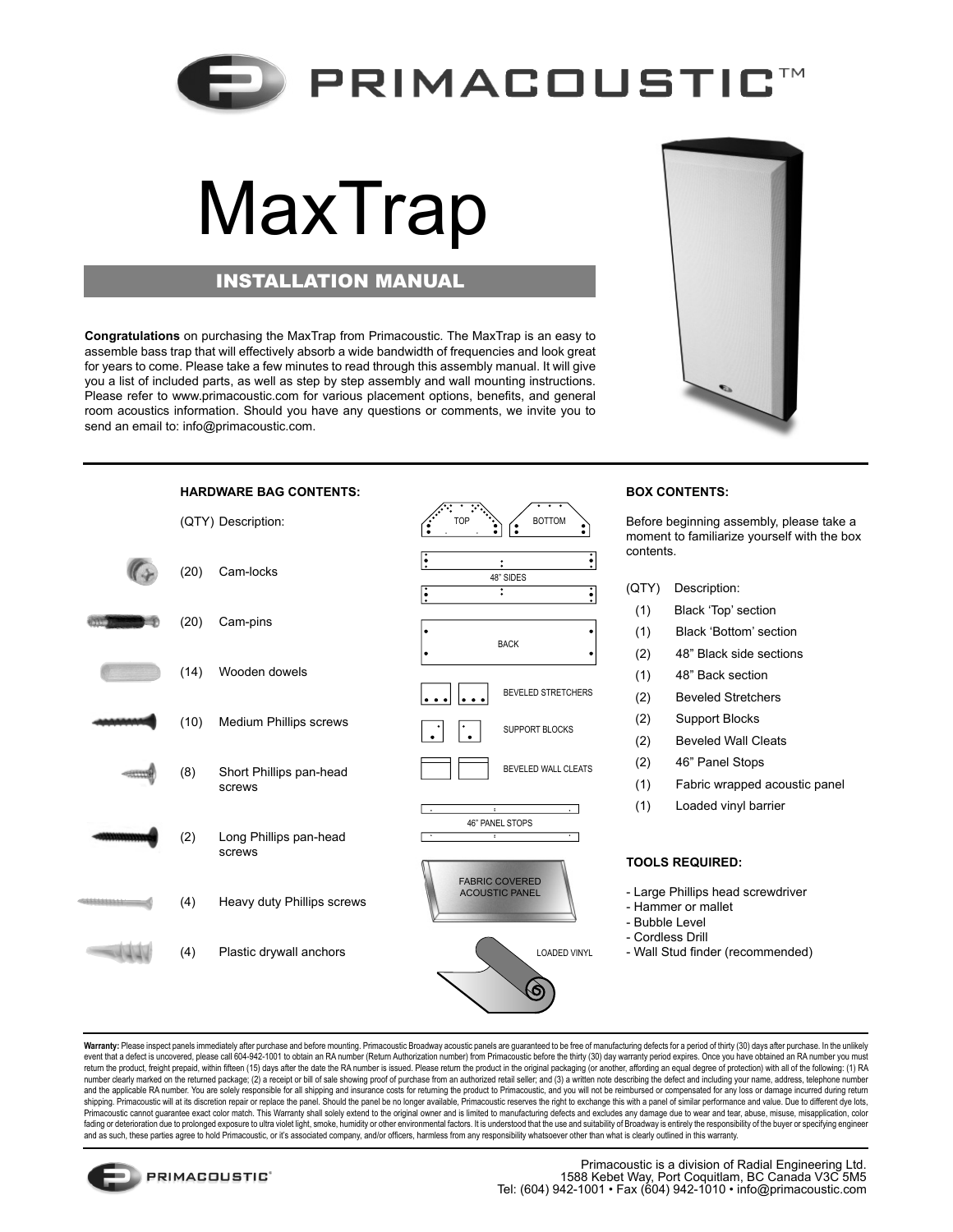Place the top and bottom sections on the floor with the pre-drilled holes facing up. Push four cam-locks into each top and bottom section. Ensure the open side of the cam-lock (marked with an arrow head on the cam) is facing toward the edge so it can mate with the cam-pin.

**1**





edge so it can mate with the cam-pin.

Push four cam-locks into the 48" back section. Ensure the open side of the cam-lock (marked with an arrow head on the cam) is facing toward the

**2**

BACK SECTION

Push nine wooden dowels into the top section and one into the bootom section. Tap lightly with hammer if necessary.



With a Phillips head screwdriver, screw ten cam-pins into the small pre-drilled holes on the top section and two into the bottom section.



**3** Push the beveled stretchers and support blocks onto the cam-pins and dowels. Note the orientation of the small pilot cam-pins and dowels. Note the orientation of the small pilot holes. These need to line up so the stretcher and support block can be screwed together.



Tighten all cams snugly using a Phillips screwdriver. Drive a medium Phillips head screw through the pilot holes on each support block and beveled stretcher.



Push three cam-locks into each beveled stretcher. Note the small pilot hole drilled in the edge of each beveled stretcher. These will be used in the next step.



Push one cam-lock into each support block. Note the small pilot hole on the top of each block. These will be used in the next step.





## Screw four cam-pins into each 48" side section.

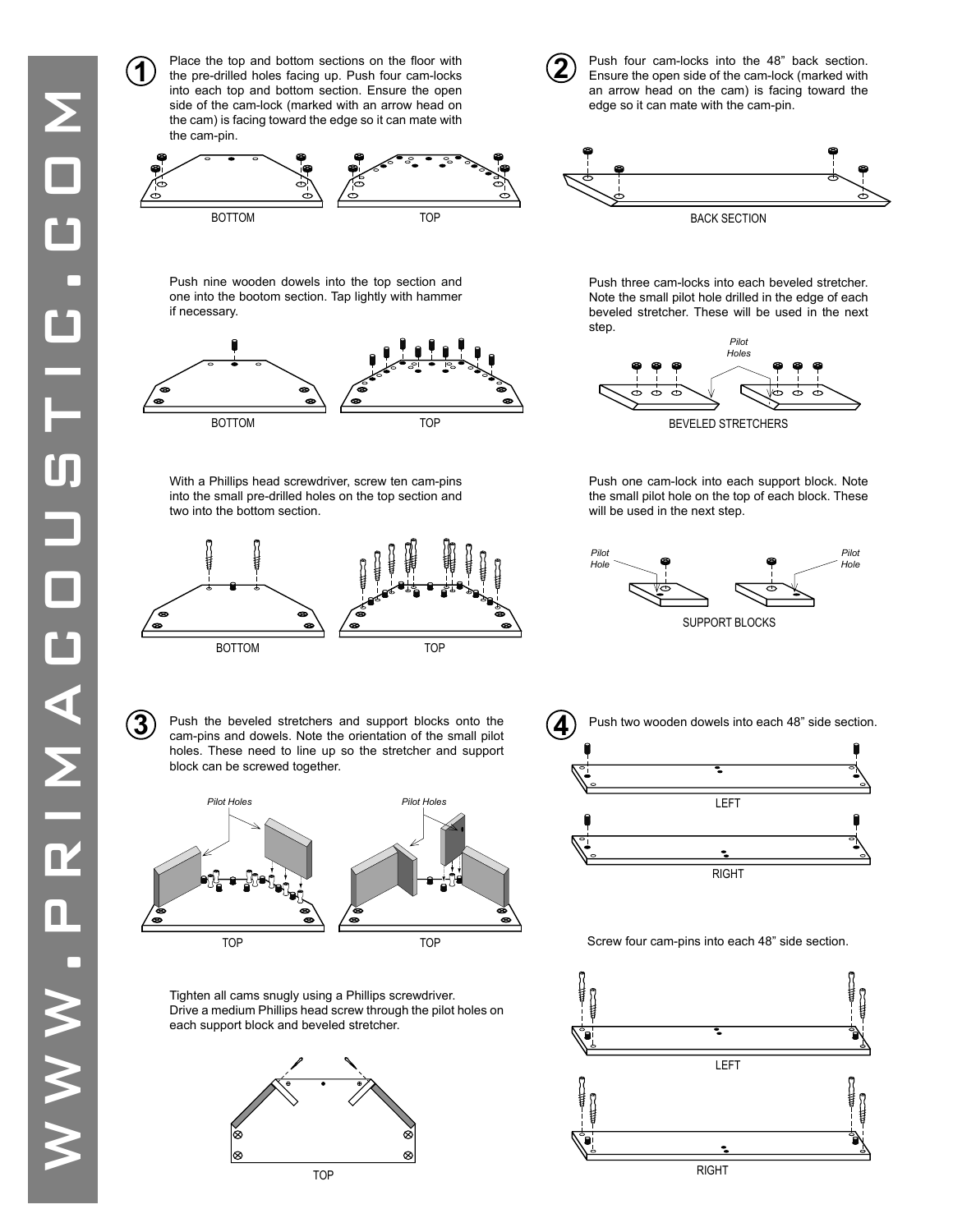

Set the 48" back section onto the top assembly Tighten all cams snugly using a Phillips screwdriver. Set the bottom section onto the back section and tighten the cams.

Rotate the frame so it is up-side-right.

Attach the 48" sides being careful to line up the cam-pins and dowels. Tighten the cams.





**5** Set the 48" back section onto the top assembly<br>being careful to line up the cam-pins and dowels. **6** Set the two panel stops on their edge with the four<br>only small pilot holes facing up. Lay the vinyl material on small pilot holes facing up. Lay the vinyl material on top of the panel stops.



Line up the edges flush and square. Drive eight short Phillips pan-head screws through the vinyl into the small pilot holes. Avoid stretching the vinyl between screws. It should lay flat and limp.



**7** Set the vinyl barrier and panel stop assembly into the frame. Attach the panel stops using eight medium Phillips screws into the pre-drilled hole locations on the inside of the 48" side sections.



**8** Push the Broadway acoustic panel into the front of the frame assembly. The panel should fit snugly inside the frame. Do not force the panel into place.

> Fasten the Broadway panel with two Phillips pan-head screws through the pre-drilled holes in the top section. This will prevent accidental dislodgment of the panel.